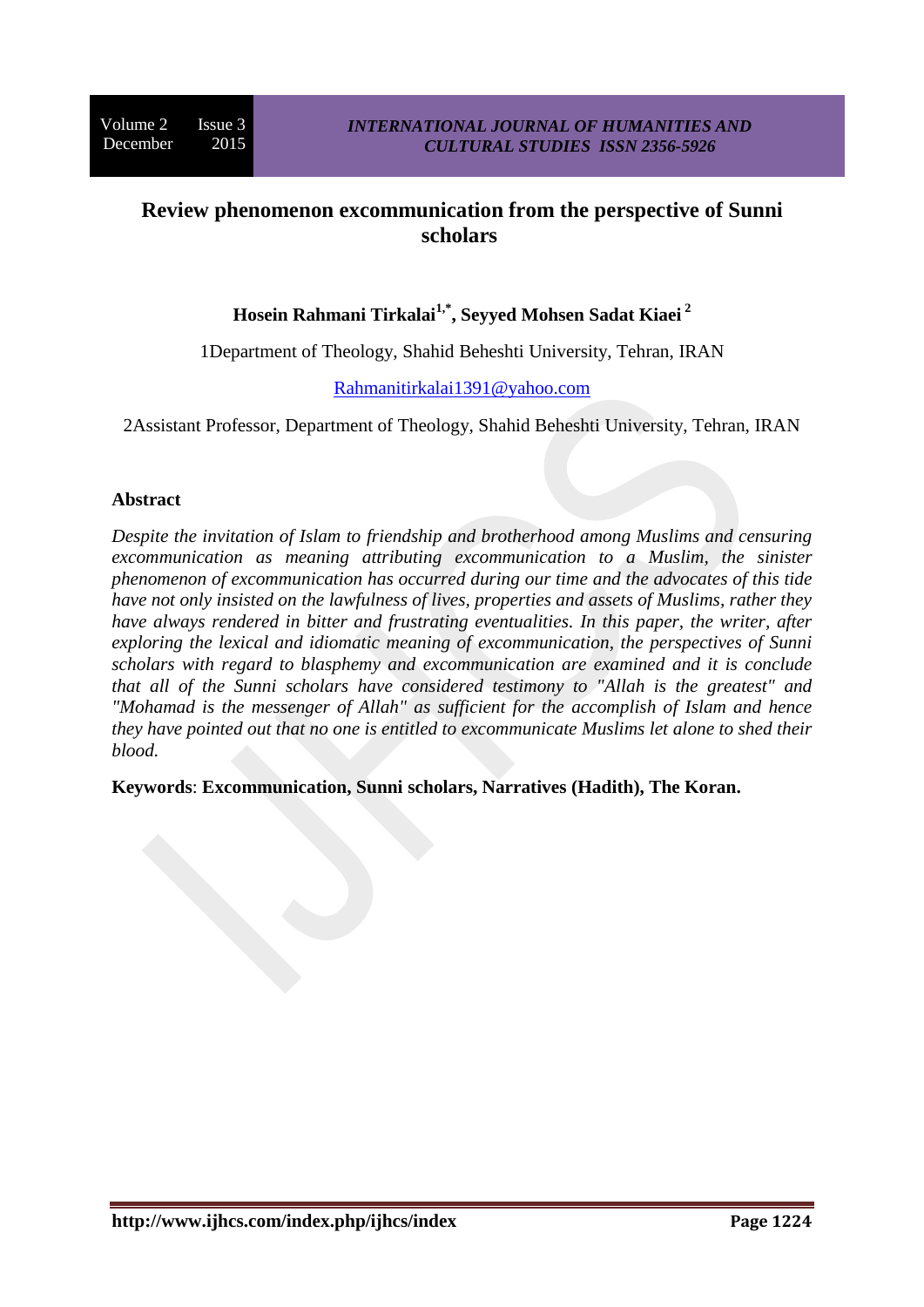#### **Introduction**

One who has little familiarity with Islam and has spent short time of his life spending exploring in the Koran and the Tradition (Prophet Mohammad's Practice kown as Tradition)m shall find out that the Koran has commenced its own Sura (Chapters) with two divine characters of God, namely Compassionateness and Mercifulness. The presence of the Prophet the sublime is considered as Mercy for the Worlds and he has been frequently named as a the one enjoying full character of being a lovely, good temperate and a great man for all mankind and to all believers and meantime, the believers are described as being brothers, soul of each other supportive and caring for each other. The prophet, in spite of 80 wars a d conflicts and tolerating numerous physical and mental damages and ills and losing the best followers of him used to call for "Today as the day of Mercy", though we do not understand what befell of his community which has scattered and divided into 73 sects and have warred with each other, causing many fatalities. Unluckily, it is our period that despite the global call of blasphemy against Muslims and continued looting of their wealth, instead of observing empathy among them, we are now faced with the sinister phenomenon of Excommunication that has saddened the lives and mentalities of all people. Though we are hearing voices to fight with Takfiri followers no practical steps have been taken to counter them. Since the very foundation of Takfiri's thinking is to consider all Muslims as infidel instead of those advocating their dark thoughts the paper's author has examined the mindset of Sunni Scholars with regards to Excommunication and has shown that the category of Excommunication is already rejected and obsolete from their view.

#### *Excommunication lexically and idiomatically*

Zobeidi and Johari has defined blasphemy as anti-faith; either someone has been assigned the trait of blasphemy or that he is told to have been infidel. Later, he says that those who are called Takfiri is because of the fact that this group are uncompromising people who accuse the sinful people of blasphemy and excommunicate a large number of people, and murder them (Adulhamid Omar, 2008). In defining the word Excommunication, Abdul Mon'am states: Excommunication is attributing blasphemy to a member of the so-called follower of Qible. From among these meanings, when blasphemy is brought as absolute, it is often meant as anti-faith, as Molla Ali Ghari has pointed this out.

Ibn Taymiyah Harani (1919) states blasphemy, as Iji has argued, is failure to acknowledge the Prophet and denial of one of the religious necessities. Ibn Huzm argues: blasphemy is a trait of that which God has obliged to faith in. Ibn Teymye also argues that blasphemy is lack of faith in God and His messenger. In somewhere else, he has regarded blasphemy as the necessary denial of the religion and successive provisions. In his other book, he keeps saying that: verily blasphemy is denial of the God's messenger of that which he has warned and prohibition of following the prophet in case they have knowledge of the prophet's truthfulness like Pharaoh and the Jews and the like.

Fakhre Razi says: blasphemy means lack of faith, i.e. non-verification of necessities and obligatory that prophet has brought about (Taftazani). Ibn Al-Vazir also says: the very word of blasphemy means intentional denial of something of the God's Book or one of His prophets or denial of something brought by the prophets; of course in case that thing is one of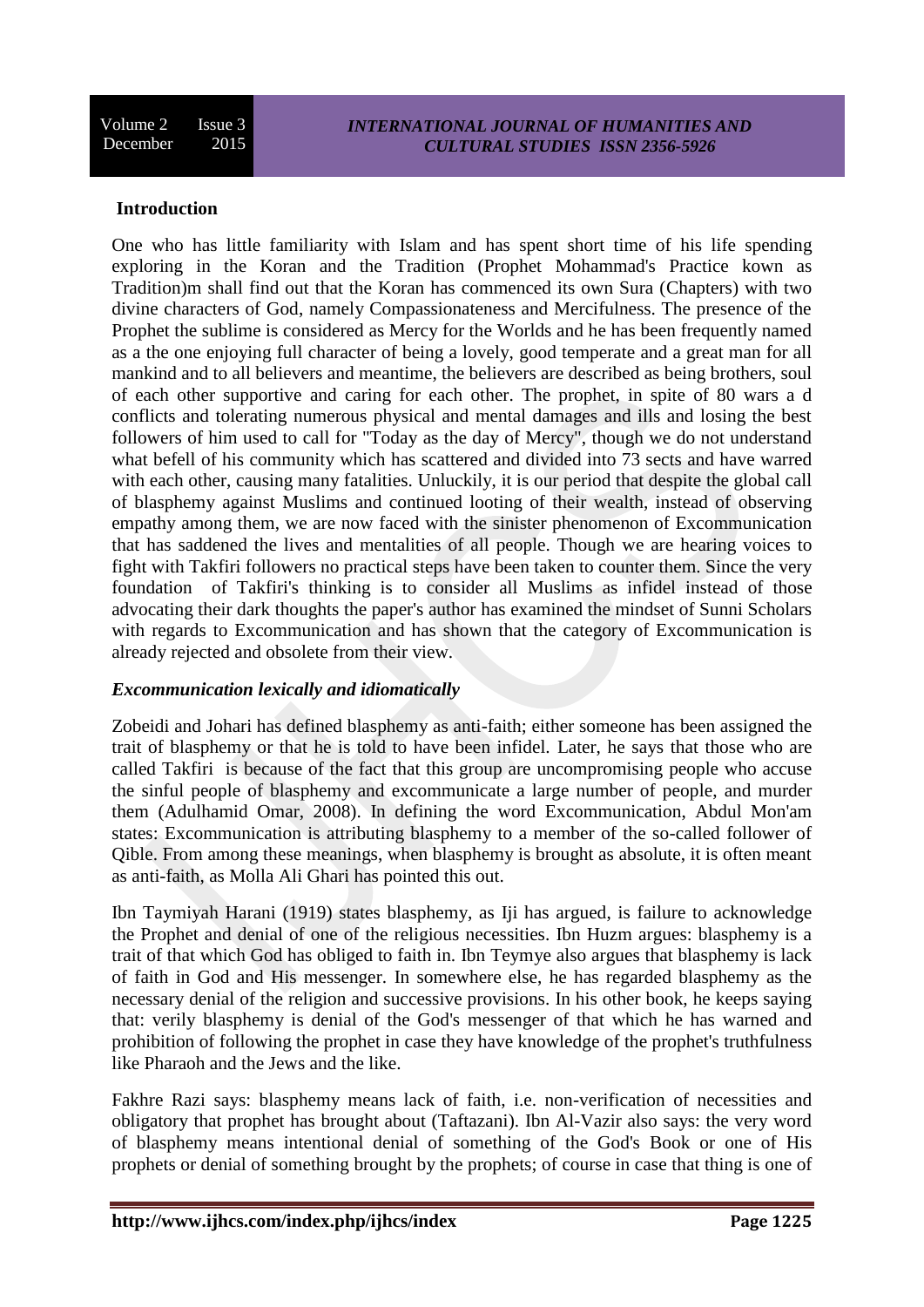Volume  $2 \overline{1}$  Issue 3 December 2015

the necessities of then religion (Ibn Vazir, 1987). Therefore, idiomatically, blasphemy means failure to believe in God, the prophet and denial of the religious necessities. Given the definition provided by the Sunni Scholars, the one does not deny God, Prophet Hood and religious necessities is out of the circle of blasphemy. Excommunication too means the one who considers other Muslims as infidel.

Excommunication from the view of The Koran and Narratives (Hadith)

In numerous verses, excessive Excommunication is rejected and some of which are mentioned:

1. God the sublime states: "Those who have opened their own chests for accepting Excommunication" (Nahl, 106).

In expressing excommunication, so-called inward acceptance and heart assurance is necessary.

2. God the sublime states: "In that time, they were closer to blasphemy than to belief" (Al- Imran, 167).

### *Sheikh Mohamad Abde, regarding this verse states:*

God the sublime states: They were closer to blasphemy, while He did not say they were disbelievers, meanwhile, that He is aware of their states, this is for correcting and avoiding them to be excommunicating wrongly.

#### *Sheikh Mohamad Rashid, stating about this verse, states:*

The advocates of scholarship and jurisprudence must learn a lesson of pluck from this verse; those who hurry in excommunicating their own opponents due to their habits and imitations, though be followers of religion and virtues in practice, they lack any of the imitations and habits (Rashid Reza, 2014).

3. God the sublime states: " And do not denounce each other and express invective words against each other and do not call on each other with bad words, it is much worse for you to excommunicate someone who has just believed" (Hujurat, 1951).

#### **Sunni scholars' views**

*1. Abu Hanife (death 150)*

Mir Seyed Sharuf Jorjani has quoted Abu Hanife as saying, he has never excommunicated anyone (Ibn Abdulbir, 2002).

*2. Anas Ibn Malik (death 179)*

Anas Ibn Malik says that the messenger of God states: Three things are Islam (or that three things constitute Islam)" Do not excommunicate the speaker of "There is no God but Allah" for sin and do not remove him out of Islam for his actions" (Abu Davoud, 1989). In his Book" Sahih", Bokhari quotes Meimoon Ibn Siagh as asking Anas Ibn Malik: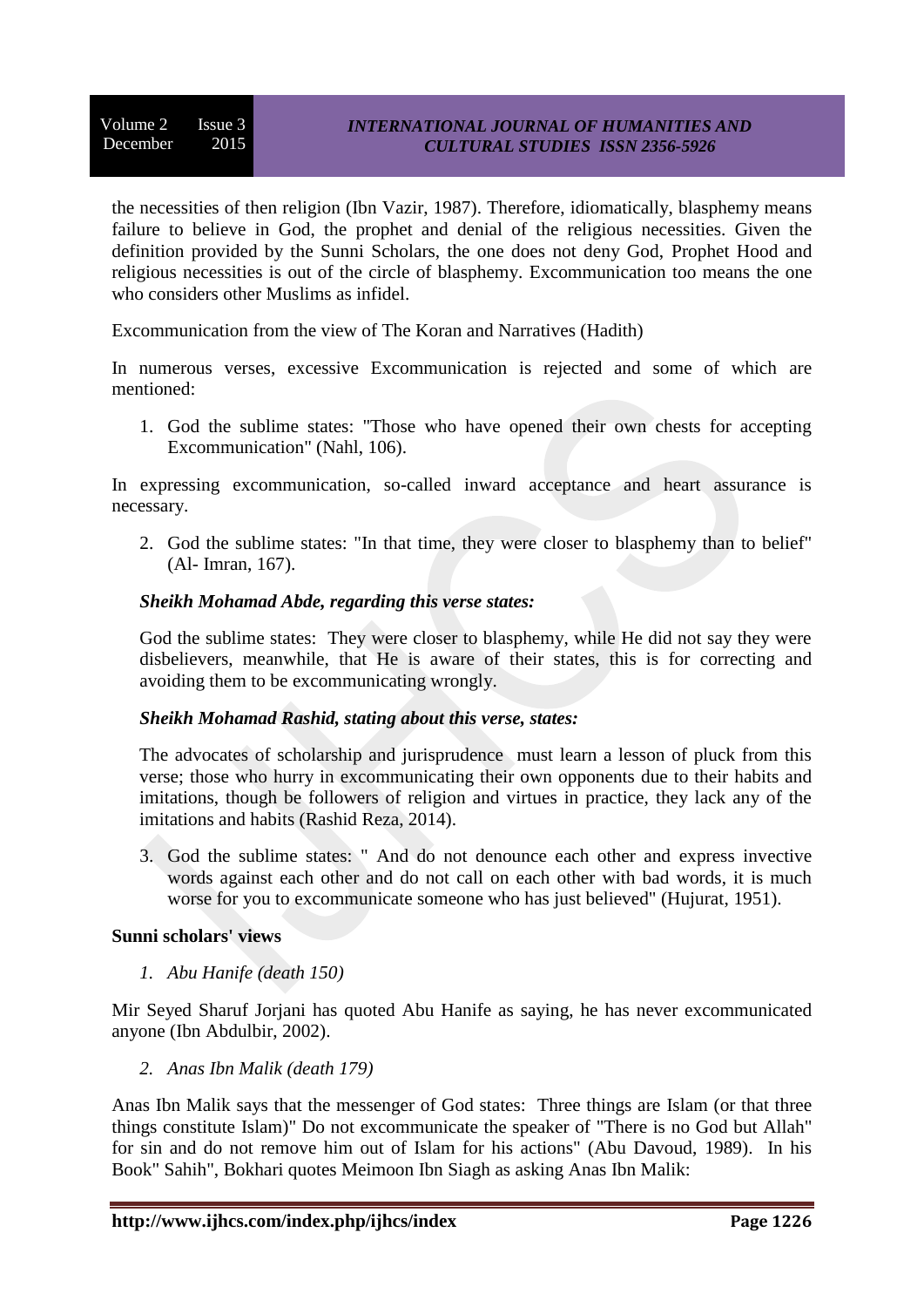What prohibits the blood of man and his property? He answered: Testimony of the unity of God, facing the Qible; thus this human is a Muslim and has rights of Muslims (Bukhari, 1987). Abavai Ali has quoted Yazid Raghashi that told Anas Ibn Malik: O' Abu Hamze, some people give testimony of our blasphemy and infidelity; he said they are the worst people (Haythami, 1981).

### *3. Shafe'ee (death 204)*

Imam Shafe'ee has expressed lack of excommunicating those seeking sensual joys and says "I do not excommunicating those who have sought senses, I never excommunicated anyone facing the Qible". In another narrative, he has been quoted as saying " I never excommunicate those who advocate the opposite interperration".

*4. Ahamd Ibn Hanbal (death 241)*

Ibn Hanbal states: We shall not testimony of the one who has done a great sin as being a follower of the hell, unless there is a hadith implying that. In addressing Sect Jahmye scholars, he states:" 5hatb which you believe in, If I accept them, I will become an infidel, however, I shall not excommunicate you, because you are ignorant from my view" (Imam Ahmad Ibn Hanbal, 2008).

*5. Mohamad Ibn Ismael Bukhari (death 256)*

It has been stated in the Bukhari's Sahih: Whoever considers the latter as infidel or the enemy of God for no reason, [that attribute] will return to him (Bukhari, 1980). Quoting Usama Ibn Zaeid, he said" The messenger sent us to the lands of Hargha in the Jahinye. By the morning, we defeated the people there. I and one of the Ansar chased a man. Upon seizing him, he said "There is no God but Allah". In that time, the other Ansari man ceased killing him. But I killed him with a spear. Upon returning to the prophet. This news reached the prophet and he said to me:" Usama, Did you kill a man when he said "There is no God but Allah"? I said O ' the prophet, he recourse this sentence to save his life. The prophet said again, Usama, Did you kill a man when he said "There is no God but Allah"?. And the prophet repeated this sentence over and over again that I fell grieved and wished not to have killed that man (Bukhari, 1980).

*6. Muslem Ibn Hojaj Neishabouri (261)*

Quoting Meghdad Ibn Amr Kandi, Muslem says that the prophet was told: If I face with one of the disbelievers and war with each other and if he cuts one of my hands with a sword and if he recourses to a tree and says " There is no God but Allah" and I have faith in god, can I kill him while he states so? The messenger says "No, do not kill him". He said to the prophet, it is presumed that after cutting my hand off, he says this; the messenger of God stated: Do no kill him, if you kill him, you shall be in a position you had prior to killing him and you shall, have the same position prior to that sentence (Neishabouri, 1967).

# **In somewhere else, Moslem says:**

Um Salma (one of the prophets' wives) has been quoted as saying the prophet has said: rulers will prevail upon you who will bio to good but do the forbidden. Whoever gets dissatisfied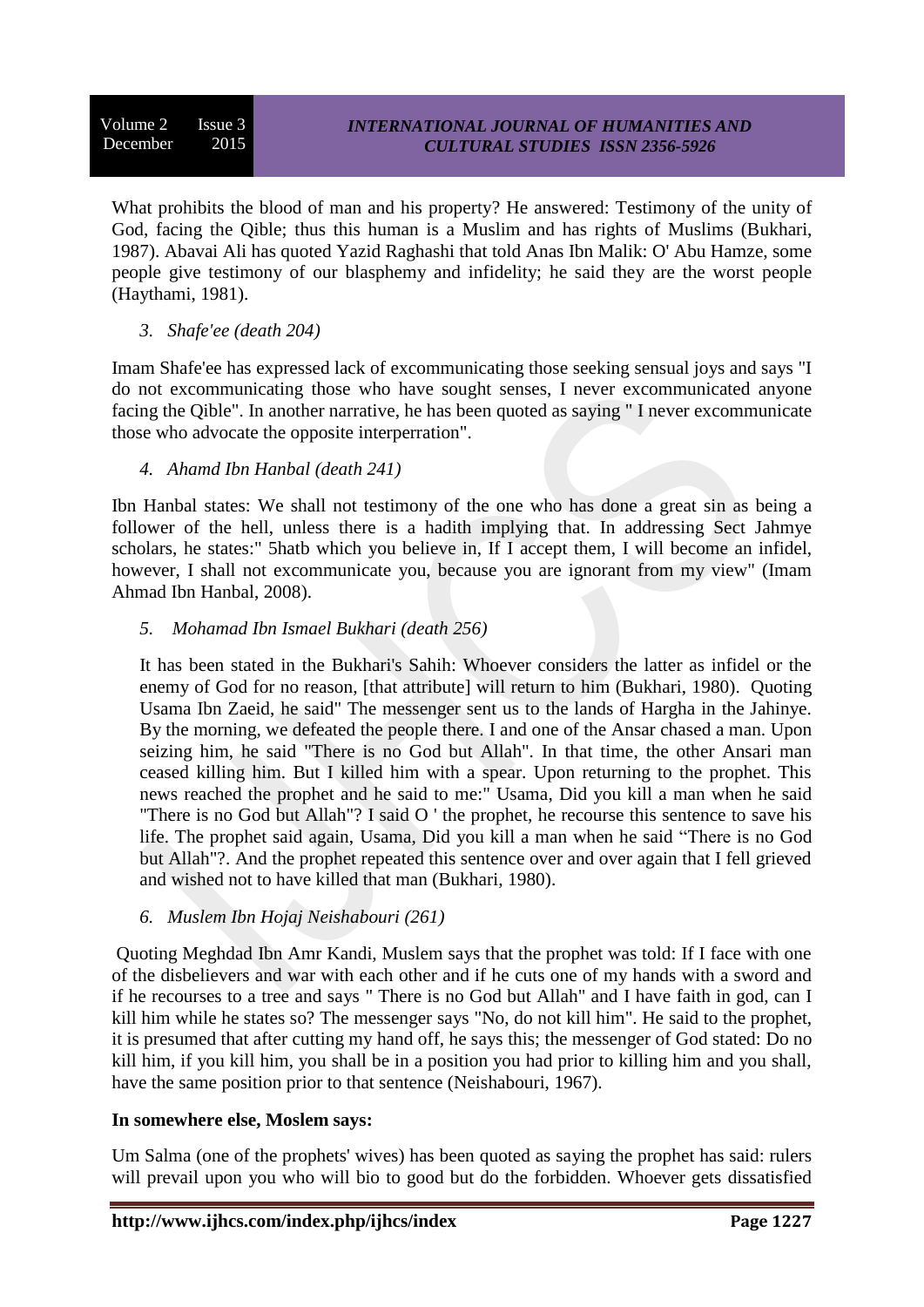with their indecent deeds, will be safe and immune and whoever protests then will be the follower of health and Magnanimity. However, whoever besoms satisfied with their acts and follow them (will be reattributed). The prophet was asked: Could we war against them? "As long as they say prayer, No". The prophet said. (Neishabouri, 1967).

### 7. *Abu-Bakr Mohamad Ibn Manzar(318*)

In the book " Al-Ejma'", Ibn Manzar says that Islam Scholars have unanimously stated that whoever states we testify that there is no God except for Allah and testify Mahamad is the messenger of Allah…..he is a Muslim.

*8. Abolhasan Ash'ari (324)*

Abolhasan Ash'ari, the founder of Ashaere religion writes: after the dear prophet, differences arose among Muslims s to many of the affairs, such that some of them called them as misled and resented them and despite the fact that were scattered to numerous sects, however Islam will prevail them and include all of whom (Ash'ari, 1984).

Zaher Ibn Ahmad Sarkhasi (389), one of the closest friends of Abolhasan Ash'ari says that Abolhasan Ash'ari ordered me to gather all the followers by the time of death and said to them:

Be aware we never excommunicate none of the followers of Qible for the sin they have committed, because all of them have faith in the single Allah and Islam includes all of them (Sharani, 2001).

*9. Abu Hamed Mohamad Ghazali (505)*

Abu Hamed Mohamad Ghazali says: Get your [invective] language away from the members of the Qible as much a as can as long as they repeat saying There is no God but Allah and Mohamad is the messenger of Allah and have not violated this; its violation is a denial of God's messenger, because there is a great danger in blasphemy and there is no danger in silence

# *10. Ghazi Ezzad Aldin Iji (756)*

Ghazi Ezzad Aldin Iji writes: All of speakers and scholars maintain that none of the followers of Qible can be excommunicated….. The prophet has stated that never question from the beliefs of someone who has come to faith and the practice of the Ashab was like this; thus, doctrinal error and mistake of a Muslim will never damage his truth of Islam.

# *11. Taghi Aldin Sabki (756)*

Taghi Aldin Sabki writes: It is seriously difficult to act upon excommunicating others and whoever has a heart faith will consider excommunicating others as difficult, because they testify to "There is no God but Allah"; excommunication is a major issue and is a great sin (Sharani, 2001).

*12. Sa'ad Al-din Taftazani (791)*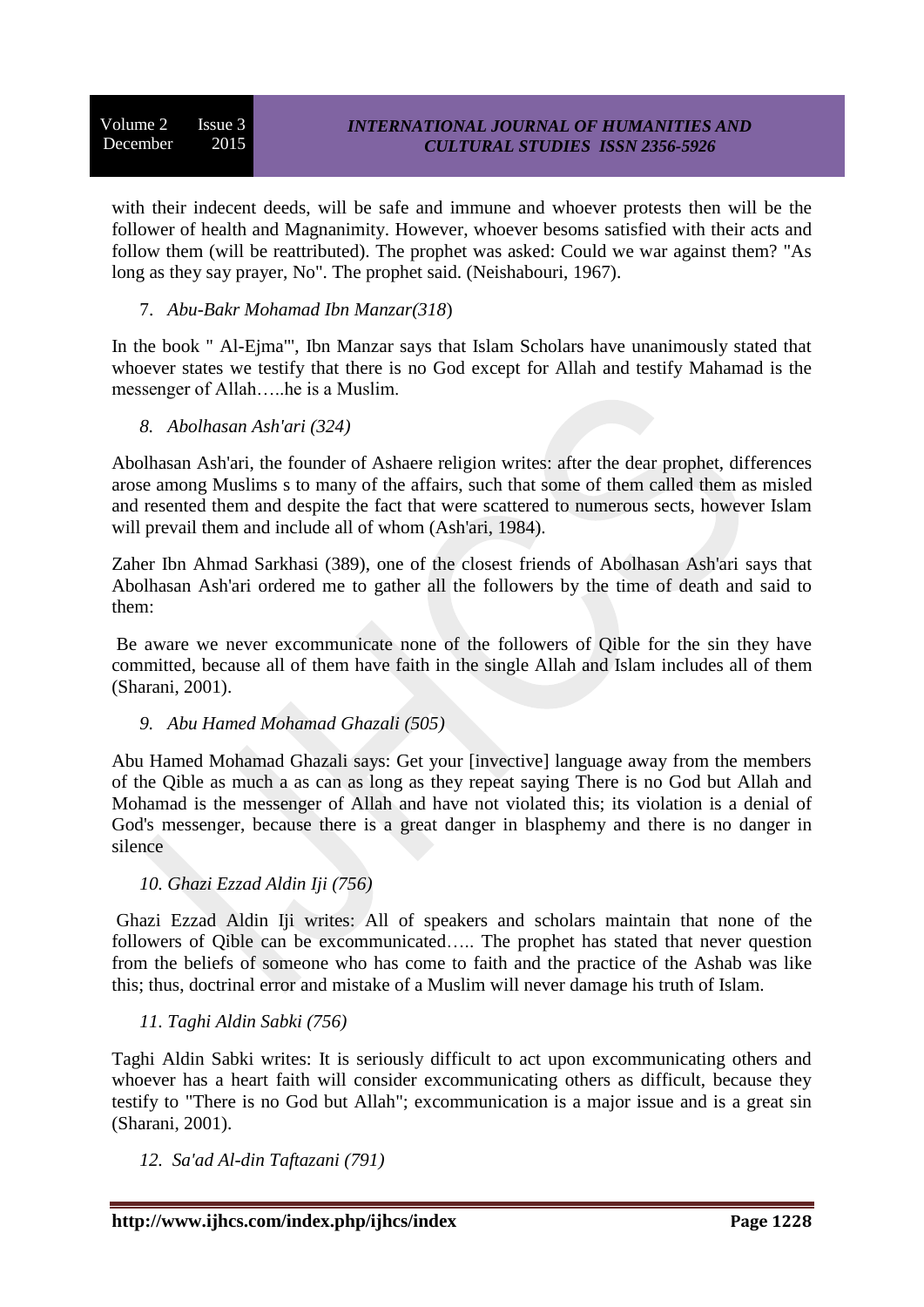He says: The follower of Qible cannot be considered as infidel unless religious necessities are denied by him. Because, the holy prophet and his Sahabe did not use to inquire others' opinions and accepted from people that which was apparently right (Taftazani, 1980).

# *13. Abdulla Ababatin (1901)*

He says whoever monitions his own soul and speak with nothing except for divine arguments and does not remove anyone from the circle of ISLAM, this is among the most important affairs of religion and in this regard, he has tolerated suffering in thus way. This is one of the clearest cases of religious provisions and our duty is to follow and forsake innovation in religion.

# *14. Seyed Mohamad Rashid Reza (1965)*

Seyed Mohamad Rashid Reza states that of the greatest suffering and blights with which Islamic sects are affected is the attribution of hypocrisy and blasphemy to each other, with the intention that all have the right to reach the Right (Rashid Reza, 2014).

# *15. Mohamad Ibn Alavi (1425)*

# **In opposition to excommunicating by Wahhabi, he says:**

We have faced with people who have expertise in disseminating blasphemy and issuing rules with incorrect traits, traits which do not deserve the Muslims testifying Divinity and prophet hood of Islam; such that they label their own proponents as distorters, magicians, infidel and disbeliever (Alavi Maleki, 2010).

We have heard from some ignorant people how they have applied such invective words; yet they have gone beyond this and have labeled their enemies as inviting to disbelief, and misleading.

# **Conclusion**

Though some people have excommunicated the followers of some religious sects at some points in the history, with referenced prevailing views of Sunni scholars, we will find out that they have never allowed for the excommunication of the followers of Qible and have considered it as contradictory with a mass of verse and narratives suggesting valuing the position and status of Muslims and censuring excommunicating him and forbidding it. Totally, it can be stated that according to the views of the great Sunni leaders and scholars and the criteria accepted by them, whoever admits to the unity of God and Mission of the prophet and does not deny the fundamental pillars and necessities of Islam like prayer, fasting, almsgiving, and haj, being agreed upon by all Muslims is a Muslim and all Islamic rules are applicable to him. Therefore, based on criteria accepted by the Sunni scholars, Shia is Muslim and all Islamic rules are applicable to them. The issue of Imamat "caliphate" being a major difference between Sunnis and Shiites is a secondary issue from the view of Sunnis and opposition with that cannot render in blasphemy or excommunication.